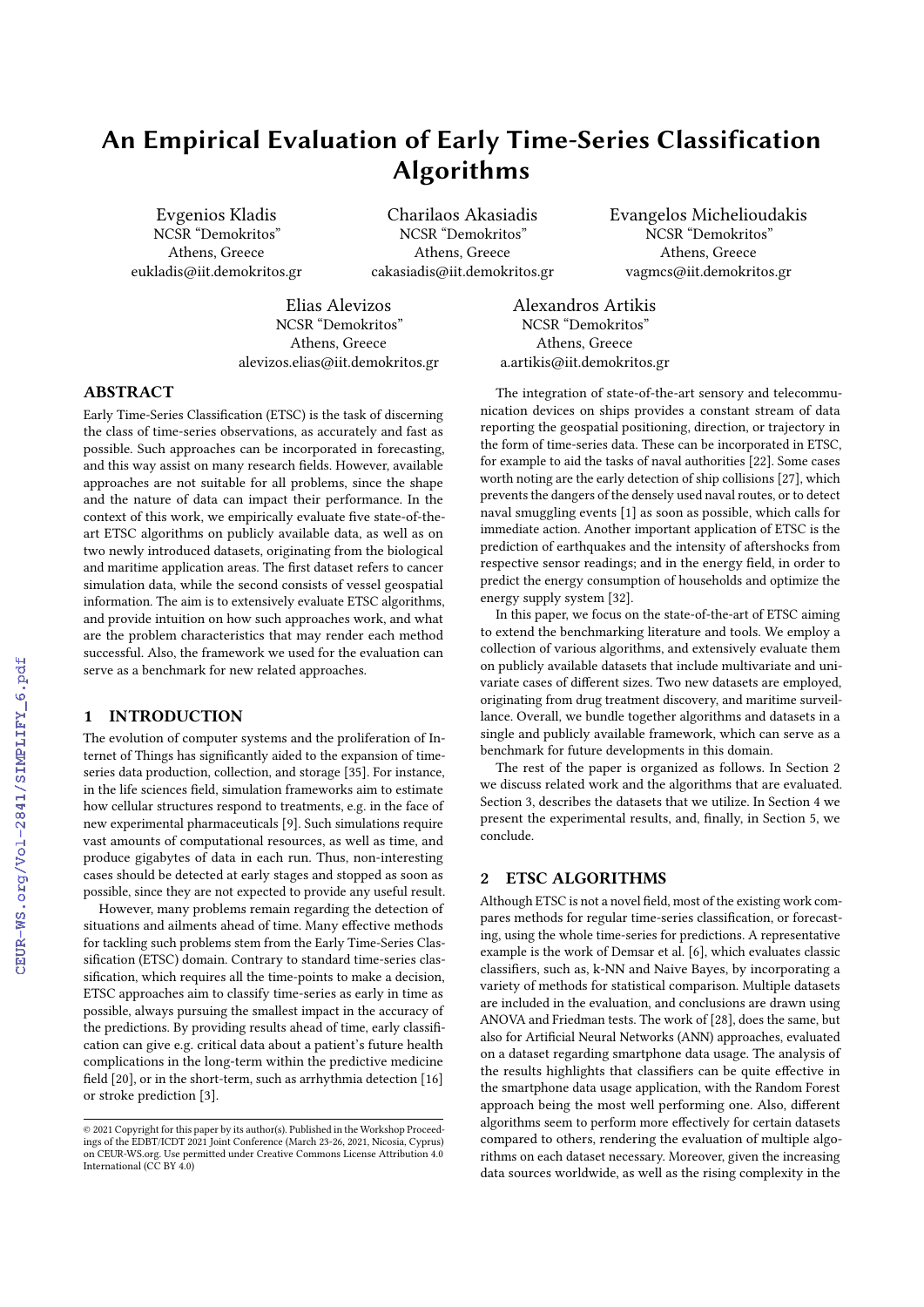contemporary data analysis processes, focus has been put on multivariate time-series [\[8\]](#page-5-0). In a recent work presented in [\[7\]](#page-5-1), authors examine the state-of-the-art methods for solely multivariate time-series classification and compare inter-dimensional dependencies among classifiers, providing this way further insight to this field of research.

A recent work was also conducted in ETSC, reviewing ex-isting approaches related to the field [\[10\]](#page-5-2). The algorithms are categorized into four groups and the analysis is performed on a theoretical level, highlighting their strengths, limitations, and major concerns for each group. Our approach differs, since we follow an empirical approach. We categorize ETSC algorithms according to their internal structure and subcomponents and evaluate them on multiple datasets. Here, we distinguish three main types, i.e. those that rely on subsequence extraction and analysis, algorithms that are based on clustering of the timeseries, and others that employ ANNs. Note that some algorithms could be considered to belong to more than one category. In this case, the type was chosen based on which component was the most significant for the classification task.

#### 2.1 Subsequence-based Approaches

The algorithms that use subsequences, in principle, isolate smaller windows of the time-series—termed as subseries—and manipulate them accordingly, to maximize information gain and achieve the earliest and most accurate results. We distinguish five cases that belong to this category. An example of such an algorithm is Early Distinctive Shapelet Classification (EDSC) [\[34\]](#page-5-3) where the classification task is based on subseries extraction. Initially, the user provides as input the minimum and maximum lengths of the windows that are to be extracted. Then, during the extraction step, all the corresponding sub-series are isolated from the full timeseries and, by using Chebyshev Inequality on each extracted part, a threshold is calculated. This threshold controls the minimum similarity that a sub-series should have, so to be assigned in the same class. Next, each sub-series is transformed into a triplet containing the class of the time-series it was extracted from, the sub-series itself, and the threshold, forming this way a shapelet.

Having all the shapelets in hand, a utility function calculates a measure similar to the F1-score for each one, which represents in some sense the distinctive capability of the shapelet, i.e., how appropriate a shapelet is to be considered as a template for a particular class. Ranked by their utility values, the best shapelets are selected and stored into a "pool" that constitutes the classification basis. To ease the reader we incorporate a running example for the biological case. Suppose we have the time-series  $t = \{1137, 1227, 1205, 1082, 893, 736, 664, 639, 631\}$  which is part of a time-series from our biological dataset. The user gives as input minimum length 2 and maximum, 4. Firstly, all the subseries between sizes 2 and 4 are going to be extracted from the time-series. Let one sub-series be  $t_{prime} = \{1137, 1227, 1205\}.$ For  $t_{prime}$ , a threshold  $\delta = 3.05$  is calculated based on Chebyshev's inequality, which ensures the similarity of  $t_{prime}$  only with time-series of distance less or equal than the value of  $\delta$ . After this step,  $s_{prime} = (class, t_{prime}, \delta)$  is created, and then, the weighted F1-Score of each shapelet is calculated and stored in a list. Assuming that the list is [1.3, 3.67, 0.83] and 3.67 is the score of  $t_{prime}$ , the top K shapelets from the list are selected as the classifier shapelets. When the distance of the test time-series from a shapelet is less than  $\delta$ , then the shapelet's class is assigned.

A similar approach to the EDSC is followed by the Mining Core Feature for Early Classification (MCFEC) [\[11\]](#page-5-4) algorithm. The difference in this case lies in the criteria for shapelet selection, and also in that MCFEC has the capability to process multivariate time-series. Like EDSC, for each variable, all the sub-series of minimum and maximum lengths are extracted, but are additionally grouped using Silhouette Clustering [\[26\]](#page-5-5). Then, the best shapelets from each cluster are selected for classification based on an extension of the  $F_1$ -score metric.

Effective Confidence-based Early Classification (ECEC) [\[19\]](#page-5-6) utilizes subsequences, but in a quite different way. ECEC employs a transformation algorithm called WEASEL [\[29\]](#page-5-7) that extracts windows (e.g. {1137, <sup>1227</sup>, <sup>1205</sup>}), transforms them to symbols that form words (e.g.  $(abc, cba \dots)$ ), and measures the frequency of their appearance in each time-series. In more detail, the user provides as input (i) the desired window length and (ii) the length of the words. Then, the frequency of each word (e.g. [1, <sup>2</sup>, <sup>1</sup>, <sup>0</sup>, <sup>0</sup>] for a time-series and all window lengths), is passed on to a logistic regression classifier, which in turn produces probabilistic predictions.  $ECEC$  truncates the input into  $t$  different prefix sizes, beginning from the  $1/t$  of the time-series up to its full length. For each prefix, it trains a WEASEL classifier and performs a 5-fold cross validation on the dataset as an evaluation. The predictions acquired are then passed into a cost function, which, based on the probability of the prediction being correct, calculates a threshold  $\theta$ . During the testing phase, using the classifier of the minimum prefix size, a prediction is made for each prefix, and the corresponding cost is calculated. If the cost is higher than the threshold  $\theta$  then the prediction is produced, otherwise the algorithm waits until enough data have been accumulated to form the next prefix.

The WEASEL algorithm for transforming the input data combined with logistic regression is utilized by the Two-tier Early and Accurate Series classifiER (TEASER) method [\[30\]](#page-5-8). This algorithm truncates the time-series into *S* prefixes, each containing<br>length of time-series<br>more time points than the previous prefix.

For each prefix, TEASER applies the WEASEL - logistic regression pipeline to obtain respective probabilistic values. In order to ensure the reliability of the classification result, the outputs are passed into a One-Class SVM constructed for each prefix, that accepts or rejects a prediction. The final requirement for the approval of a classification is that a prediction should be consistently the same for  $v$  out of  $S$  prefixes, with  $v$  being an algorithm's hyper-parameter subject to optimization.

Early Classification framework for time series based on class Discriminativeness and Reliability(ECDIRE) [\[21\]](#page-5-9) also uses part of the time-series to produce reliable and early predictions. The algorithm requires as input the set  $E$  which contains time-series lengths at which there is high information value, in order to reduce granularity of data. Consequently, 10 times 5-fold crossvalidation is done for each length using Gaussian Process Classi- fiers [\[24\]](#page-5-10), storing the predictions and probabilities for each class. Based on the predictions, an earliness threshold is constructed, which indexes the time-point from which class instances differ from the other labeled instances. Using the probabilities from the cross-validation, a second probabilistic threshold is calculated, that ensures the reliability of the prediction. A classification result must satisfy both thresholds in order to be passed as a prediction.

A more recent approach for early time-series classification is the Distance Transformation based Early Classification (DTEC) algorithm [\[36\]](#page-5-11). DTEC relies on the transformation of data and the usage of probabilistic classifiers to achieve early and accurate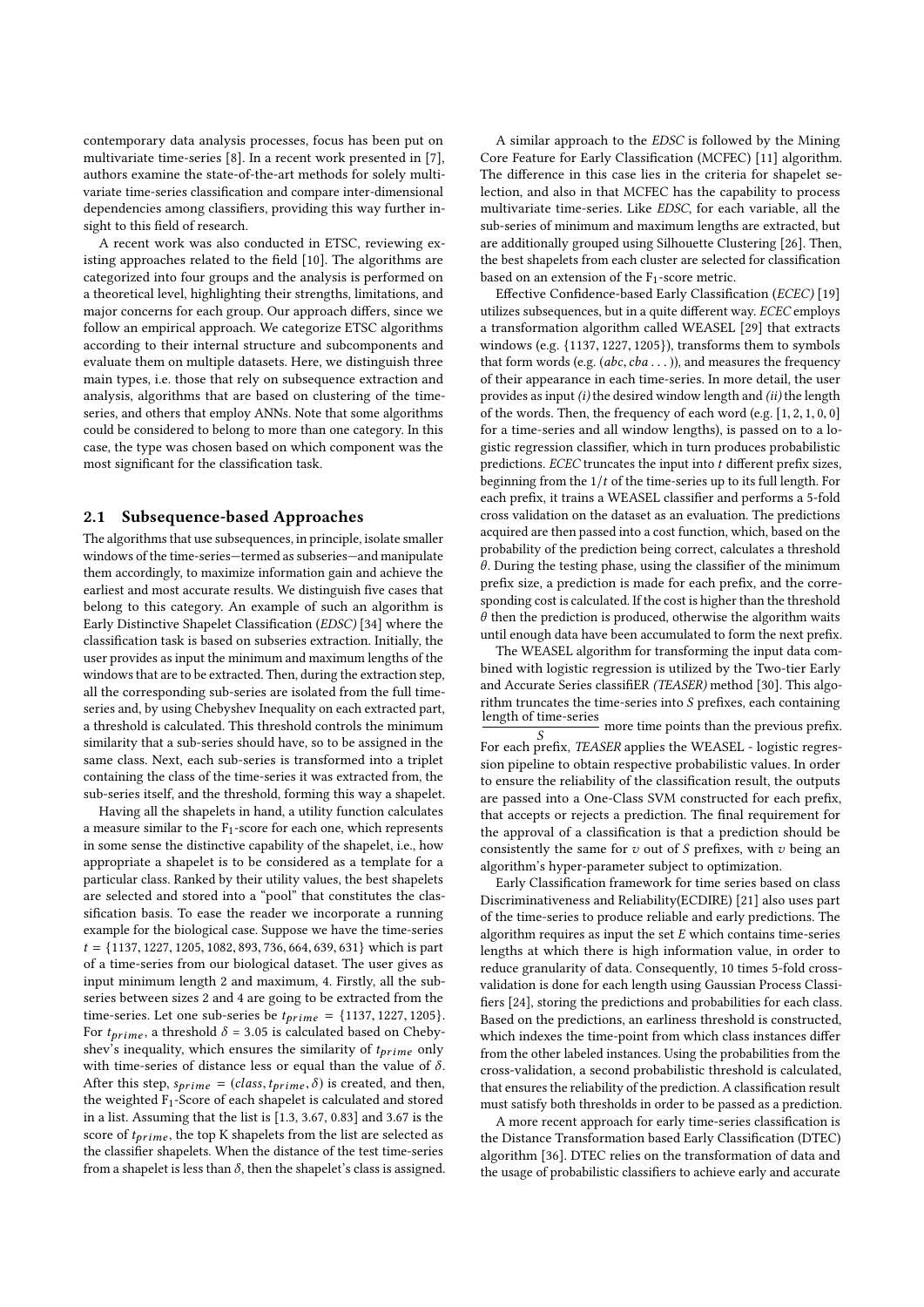results. In particular, DTEC extracts subsequences of time-series and maps them to another space based on distances. The transformed data are then used to train a probabilistic classifier by forming the confidence area, which is drawn based on the probability strength of the class to be passed as a prediction, making this way the classification result more reliable.

We selected EDSC, TEASER, and ECEC for evaluation from this category. EDSC is considered a widely referenced method for ETSC, since most recently developed algorithms use it as a baseline. TEASER and ECEC are also interesting choices, since they follow different internal processes and have readily available implementations that provide good results.

#### 2.2 Clustering-based Approaches

Clustering is the task of forming groups of data similar to each other based on some similarity measure. We refer to two distinct cases in this category. Early Classification on Time Series (ECTS) [\[33\]](#page-5-12) is an algorithm that relies on clustering, as well as, the 1-Nearest Neighbors (1-NN) search, to perform accurate and early classification. In detail, first the 1-NN set of each time-series is calculated. Based on that set, the algorithm follows the Reverse Nearest Neighbors (R-NN) approach, which in a sense shows how many time-series consider the examined one as a nearest neighbor. Based on the consistency of the R-NN set for each different subsequence of the time-series, ECTS computes the minimum prediction length for each time-series that represents how many time-points are required for the time-series to act as a reliable classifier. First, the time-series are clustered using agglomerative hierarchical clustering [\[31\]](#page-5-13) based on Euclidean distances. The minimum prediction length of each cluster is considered and appointed to each time-series in the cluster. During the test phase, time-series are paired with NN, using initially only the first time-point and increasing through each iteration, until the time-series they pair with has minimum prediction length less or equal to that time-point's position.

TRIGGER [\[4\]](#page-5-14) is another algorithm that uses clustering in combination with a cost function to estimate if a time-series can provide a trustworthy result. The time-series are grouped into clusters using k-means [\[31\]](#page-5-13) based on Euclidean distances. For each cluster k and time-step  $t \in [1, \ldots, T]$ , a Multilayer Percep-tron [\[31\]](#page-5-13)  $h_i^k$  is trained using time-series of length t from the clus-<br>ter k. Whan a new time-series arrives, a "membershin" probability ter  $k$ . When a new time-series arrives, a "membership" probability is calculated to appoint it to a cluster and, based on the cluster and the length of the time-series, a prediction is performed. The results of the classifier are handled with a cost function, which is calculated for every time-point between the current and the last of the time-series. If the cost function returns a value of zero the result of the classifier is deemed safe and is returned along with the size of the incomplete time-series up to the currently examined time-step. We choose to incorporate the ECTS algorithm in our evaluation since, similarly to EDSC, it is one of the oldest and most known approaches for early time-series classification.

# 2.3 Artificial Neural Networks-based Approaches

First of all, a typical ANN-based approach performs time-series classification given data in the full-length time-series. However, this can be tackled on a higher level, by supplying to the input only parts of the time-series, thus making them capable of conducting ETSC. We refer to two cases in this category.

The Multivariate LSTM-FCNs (MLSTM-FCN) [\[18\]](#page-5-15) method utilizes neural networks and operates on multivariate time-series. This is actually an extension of the original algorithm LSTM-FCN [\[17\]](#page-5-16), which supported only univariate datasets. Both algorithms duplicate the input and pass the data to two sub-models: The first sub-model consists of three convolutional neuron layers. The use of CNNs is widely adopted in regular time-series classification [\[37\]](#page-5-17), since it extracts important features from sequences of data that often derive from imagery. In the described model, data that exit from each of the first two layers are first batch normalized [\[15\]](#page-5-18) and then passed to an activation function, i.e. a Rectified Linear Unit (ReLU). In order to maximize the efficiency of the model on multivariate time-series, the activated output is also passed into a squeeze and excitation block [\[13\]](#page-5-19). A squeeze and excite network consists of a global pooling layer and two dense layers that give to each variable of the time-series a unique weight, so that to increase the sensitivity of predictions. The second sub-model, consists of a masking layer and the output is passed on an attention based LSTM. LSTM [\[12\]](#page-5-20) is a Recurrent Neural Network model, popular in time-series classification, because of its ability to remember inter time-series dependencies with minimal computational cost and high accuracy for time-series of length less than a thousand time points [\[2\]](#page-5-21). Attention based LSTMs are variations of the normal LSTMs, with increased computational complexity, which nevertheless results to increased overall performance. The output of the two submodels is concatenated and passed through a dense layer with as many neurons as the classes, and via a softmax activation function predictions as a probabilistic output are provided.

Another similar approach is the Multi-Domain Deep Neural Network (MDDNN) [\[14\]](#page-5-22) algorithm, which utilizes simple neural networks based on the same principles as the previous one. However, this algorithm consists of two sub-models which are identical with respect to their structure, but differ on the input they receive. The first model takes as input the z-normalized raw time-series represented on the time domain, and the second takes as input the z-normalized fast-fourier transform of the time-series represented on the frequency domain. Both models consist of two CNN layers. After each layer the output is again batch normalized and passed onto a one-dimensional max pooling layer, activated with a ReLU layer. The output of each model is then concatenated, flattened, and passed through two dense layers. Finally a softmax layer is applied, just as in the MLSTM-FCN. We selected the MLSTM-FCN for our evaluation, since there are much more details available for this particular approach than others. Also, it is worth noting that the authors provide respective source-code and datasets to be used by the community.

## **DATASETS**

In this section, we describe the datasets used in our evaluation, i.e., the publicly available UCR [\[5\]](#page-5-23), as well as two new ones, from the domains of life-sciences and maritime. Note that, instances included from the publicly available collection are univariate, while the two new cases are both multivariate. Also, since not every selected algorithm is designed to work on multivariate timeseries, we implemented a simple voting method for classification. This applies to the ECTS, EDSC, TEASER, and ECEC algorithms.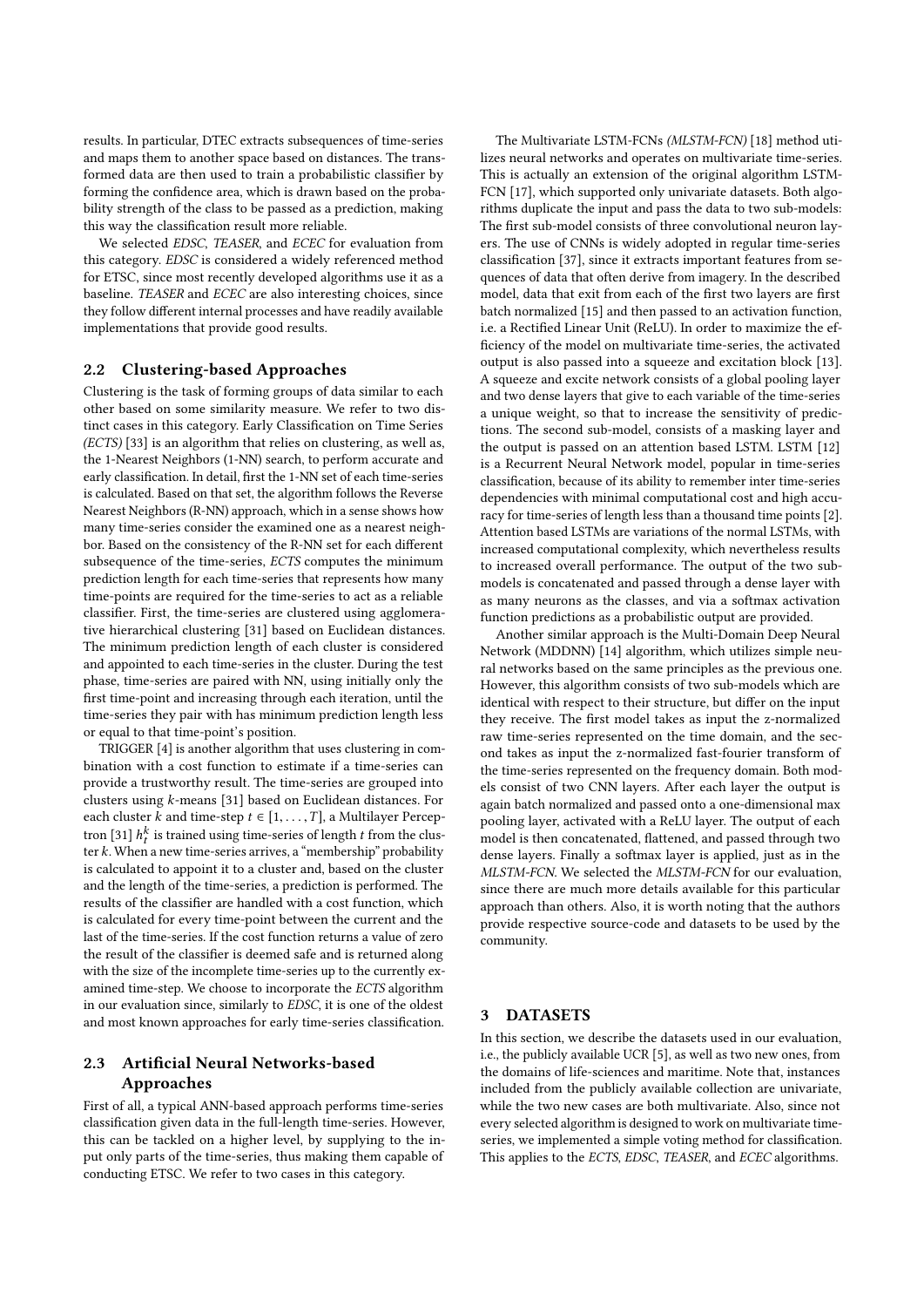#### 3.1 Dataset of cancer cell simulations

This dataset includes the count of tumor cells population during the administration of specific drug treatments as resulting from large-scale model exploration experiments. Each time-series represents one simulation experiment of a specific drug treatment configuration, which differs from the others based on a set of configurable parameters, such as the time of administration, the duration, and the drug concentration. A time-point of each instance corresponds to three different integer values, indicating the number of Alive, Necrotic and Apoptotic cells. The time-series are preclassified as interesting or non-interesting, based on if the drug treatment was effective or not, according to a particular classification rule that was defined by domain experts. The dataset consists of 644 time-series, each having 48 time-points. The timeseries instances included in the dataset were created by executing a parallel version of the PhysiBoSSv2 simulator.<sup>[1](#page-3-0)</sup>

Since the dataset originates from large-scale simulation experiments oriented to drug treatment discovery, the classes are rather imbalanced. Specifically, the configurations that produced interesting time-series constitute the 20% of the dataset, while the remaining 80% account for non-interesting cases. Moreover, many interesting and non-interesting examples tend to be very similar during the early stages of the simulation, until the drug treatment takes effect, which, as observed, is usually after the first 30% of the time-points of the time-series. This fact makes the dataset an interesting benchmark, since it is nearly impossible to obtain accurate predictions in less time than this.

#### 3.2 Dataset of vessel position signals

The maritime dataset contains data of nine different sea vessels that cruise around the port of Brest, France. This dataset is derived from [\[23,](#page-5-24) [25\]](#page-5-25). Each measurement corresponds to a vector of values for longitude, latitude, speed, heading, course over ground of a vessel at a given time-point. The time-series are fragmented to a specific length, and divided into two classes, based on whether the ship entered or didn't enter this particular port during the time course of the corresponding time-series fragment. In total, there are 5249 instances of 30 time-points each.

### 4 EXPERIMENTAL RESULTS

#### 4.1 Evaluation Metrics

For our evaluation we use five well-known metrics.

Earliness. Earliness counts how many time-points were required to make the final prediction for each time-series.

*Earlines* = 
$$
\frac{consumed \ time \ series \ length}{total \ length \ of \ timeseries}
$$

Accuracy. Accuracy is translated to how many time-series were classified correctly during the testing process.

$$
Accuracy = \frac{number\ of\ correct\ predictions}{number\ of\ test\ instances}
$$

 $F_1$ -score.  $F_1$ -score is the harmonic mean of precision and recall:

$$
F_1\text{-score} = \frac{tp}{tp + \frac{1}{2}(fp + fn)}
$$

where  $tp$ ,  $fp$ , and  $fn$  are the true positives, false positives, and false negatives respectively.

Harmonic Mean. Harmonic mean is a metric proposed in [\[30\]](#page-5-8) and it represents the Pythagorean harmonic mean between earliness and accuracy.

$$
HarmonicMean = \frac{2 \cdot (1 - earlines) \cdot accuracy}{(1 - earlines) \cdot accuracy}
$$

 $(1 - \text{earlines}) \cdot \text{accuracy}$ <br>Note that the algorithms were evaluated using 5-fold cross-validation on the two real-world datasets.

Training and Testing times. Measured in minutes and seconds respectively.

#### 4.2 Comparison of ETSC Approaches

We present results from an evaluation of 5 state-of-the-art algorithms, i.e, EDSC, ECTS, TEASER, ECEC, and MLSTM-FCN. The implementations were readily available, except for ECTS, which is a custom implementation. In particular, ECEC as well as TEASER are written in Java, while ECTS and MLSTM-FCN in Python, and, finally,  $EDSC$  in  $C++$ . The algorithms were tested using 5-fold cross validation for the maritime and biological datasets. The results were run on a server with an Intel Xeon E5-2630 2.60GHz processor, with 25-cores and 252 GB RAM.

Since most algorithms don't support multivariate time-series, a voting method was applied. According to the voting method, classifiers are trained, and tested on each of the folds, but separately for each dimension of the input vector shape. Upon collecting each of the outputs, the most frequent or voted prediction was chosen, however, assigned with the worst earliness among them. In the case of equal votes among classifiers, the earliest one made is selected. MLSTM-FCN is tested on the [40%, 50%, 60%] of the time-series length in each dataset, and the length with the best results based on harmonic mean is chosen, for each dataset individually. The number of LSTM cells is set to 8 for all experiments as default. For TEASER, S is set to 10 for the biological and maritime case whereas for the UCR dataset is fixed to 20. The code of our testing framework is available publicly, accompanied with the respective datasets and algorithm configurations.<sup>[2](#page-3-1)</sup>

It should be noted that fig. [1](#page-4-0) presents for the biological and maritime cases using the 5-fold cross validation over the multivariate datasets. Also for the UCR datasets, each entry is a dataset and the  $F_1$ -Score bar represents the average  $F_1$ -score from all dataset's classes. The training and testing time plots were made using log-scale on the y-axis.

ECTS, as one of the older and simpler approaches in the ETSC algorithmic 'arsenal', has considerably high training times, an undesired characteristic that results to the algorithm being unable to provide results within several hours. In particular, for the maritime dataset, this algorithm did not progress after 48 hours of execution. This can be explained by the fact that ECTS uses 1-NN as the main procedure behind the early classification. 1-NN requires to calculate Euclidean distances between all time-series, resulting to very high computation times for big datasets both in length and size. One notable example is the StarLightCurves dataset, which contained 1000 training time-series of length 1024, resulting to more than 65 hours of training and testing times. However, for the biological dataset (fig. [1a\)](#page-4-0), the computation time was on average around 30 minutes per fold. It reaches at top accuracy and over 90%  $F_1$ -scores which shows that ECTS can successfully tackle the class imbalance.

EDSC, the first approach to propose the use of sub-sequences for early time-series classification, is also struggling with time

<span id="page-3-0"></span> $1$ https://github.com/xarakas/spheroid-tnf-v2-emews

<span id="page-3-1"></span><sup>2</sup>https://github.com/Eukla/ETS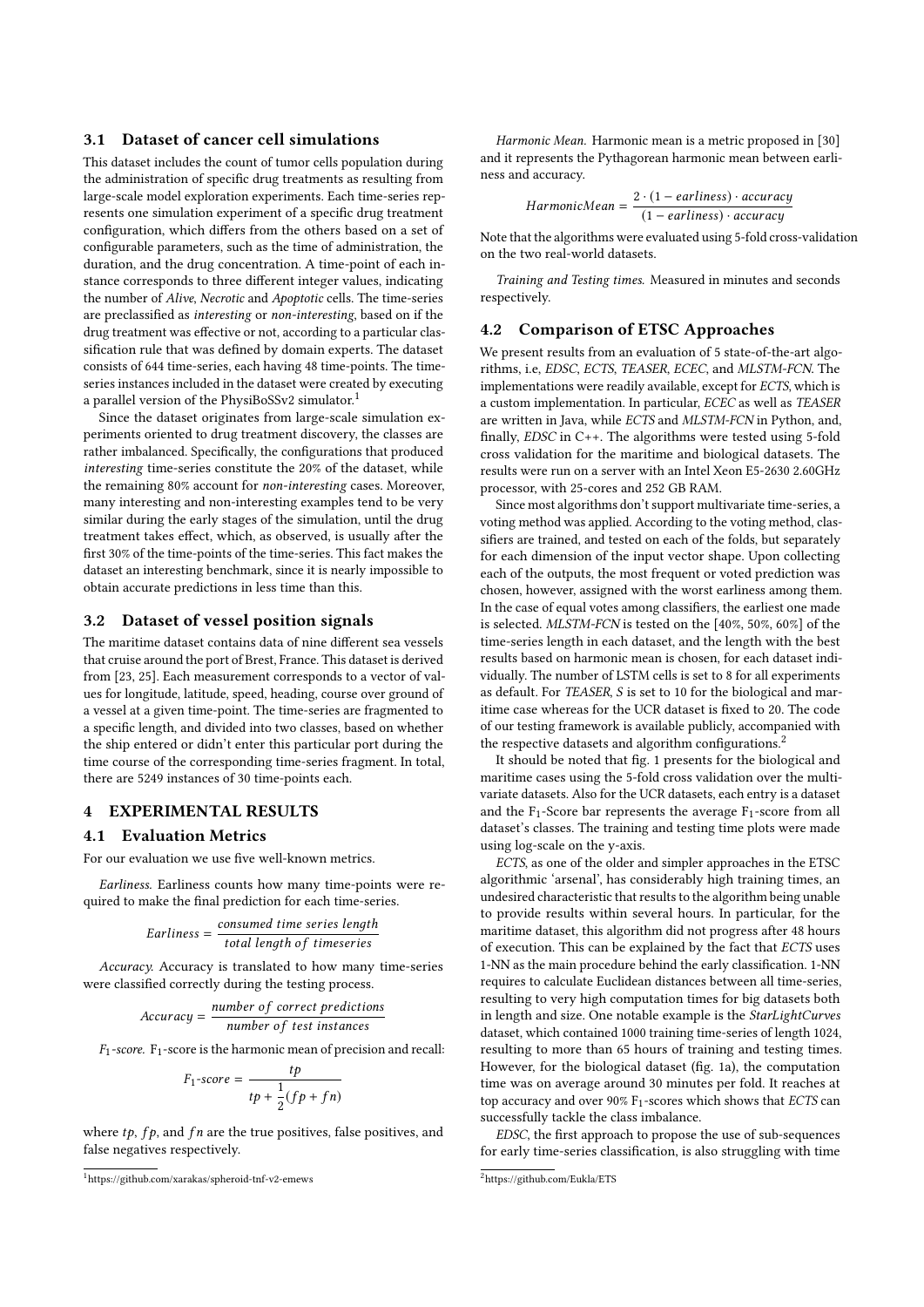<span id="page-4-0"></span>

Figure 1: Evaluation measures (top) and training/testing times (bottom) for each dataset and each of the algorithms.

complexities. In fact, training and testing times are greatly influenced by the size of the dataset and, more importantly, the length of the time-series. Having lengths of more than a thousand timepoints, and dataset sizes larger than a hundred time-series leads to increased computation times, e.g. the Haptics dataset, which has 155 time-series of size 1093 time-points and training times of more than 24 hours. For the available biological dataset the performance is high in terms of accuracy. However, the data usage is also very high. For the maritime (fig. [1b\)](#page-4-0), the performance is suboptimal, since  $F_1$ -score is relatively low and the earliness reaches to 100%. When EDSC is unable to find a prediction, returns the most frequent class label with the maximum data-usage. EDSC for both the biological and the maritime dataset was unable to make predictions and returned the default answer.

We can observe increased earliness values for ECTS and EDSC. Recall that the biological dataset consists of 3 variables, the Alive, Necrotic and Apoptotic cell counts at each time-step. While for the Alive and Necrotic variables numerical value differences exist between different class instances, for the Apoptotic, the number of cells is more consistent in both classes. This creates ambiguity for a simple classifier such as ECTS and EDSC, resulting in very delayed classification when using the Apoptotic variable as training. During a test instance, predictions with minimal data usage are produced by the classifiers trained with the Alive and Necrotic subseries but delayed classifications are made from the Apoptotic trained ones. The voting classification method chooses the most voted prediction, which is usually the one made from the Apoptotic classifier, and assigns as earliness the largest value among the three options, which in this dataset is the one from Apoptotic. For this reason earliness becomes worse.

Up next, we have the ECEC method. As already explained, the ECEC spilts the dataset to prefixes and computes a confidence threshold based on the a priori probability of a prediction being correct. For the biological dataset, the ECEC has the highest accuracy with very low length usage, being the best one in harmonic mean among the evaluated algorithms. However, this could be considered as a misleading result due to the weakness of the confidence threshold as a measure of classifications reliability, and the strong predisposition of the algorithm to choose the majority class as a prediction over the minority. Because the 80% of the dataset is considered as non-interesting, even if all predictions are the same, high accuracy can be attained. Note though that the  $F_1$ -Score does not suffer from this. For the Maritime dataset, where the classes are more balanced, the harmonic mean of ECEC is significantly low, with about 80% data usage. It should be noted that the  $F_1$ -Score is on the higher end, at about 92% which is explained by increased data usage. Times increase significantly with the size of each dataset, since for datasets such StarLightCurves training needed more than 5 hours.

TEASER, uses WEASEL just like ECEC but is shown to perform differently. The computation times for the biological, maritime and UCR dataset are very low. Testing times are also the lowest. As one of the most promising presented algorithm in this paper, achieves steadily over 80% accuracy, with less than 50% earliness on all datasets. Also this was achieved by conducting multivariate time-series classification using the simple voting method. The 3-step prediction process containing, the transformation and logistic regression, the One-Class SVM, and the check of prediction consistency along with the hyperparameter searching step, give reliable results, very quickly, remaining unaffected from dataset sizes. A weakness of TEASER is the high data usage, in the Inli-neSkate dataset of UCR (fig. [1c\)](#page-4-0) for example, which, nevertheless, can be tackled by increasing the available RAM. Also the  $F_1$ -Score is high but still has room for improvement.

Lastly, MLSTM-FCN uses Deep Neural Networks to make predictions. Since we essentially run MLSTM-FCN 3 times for each